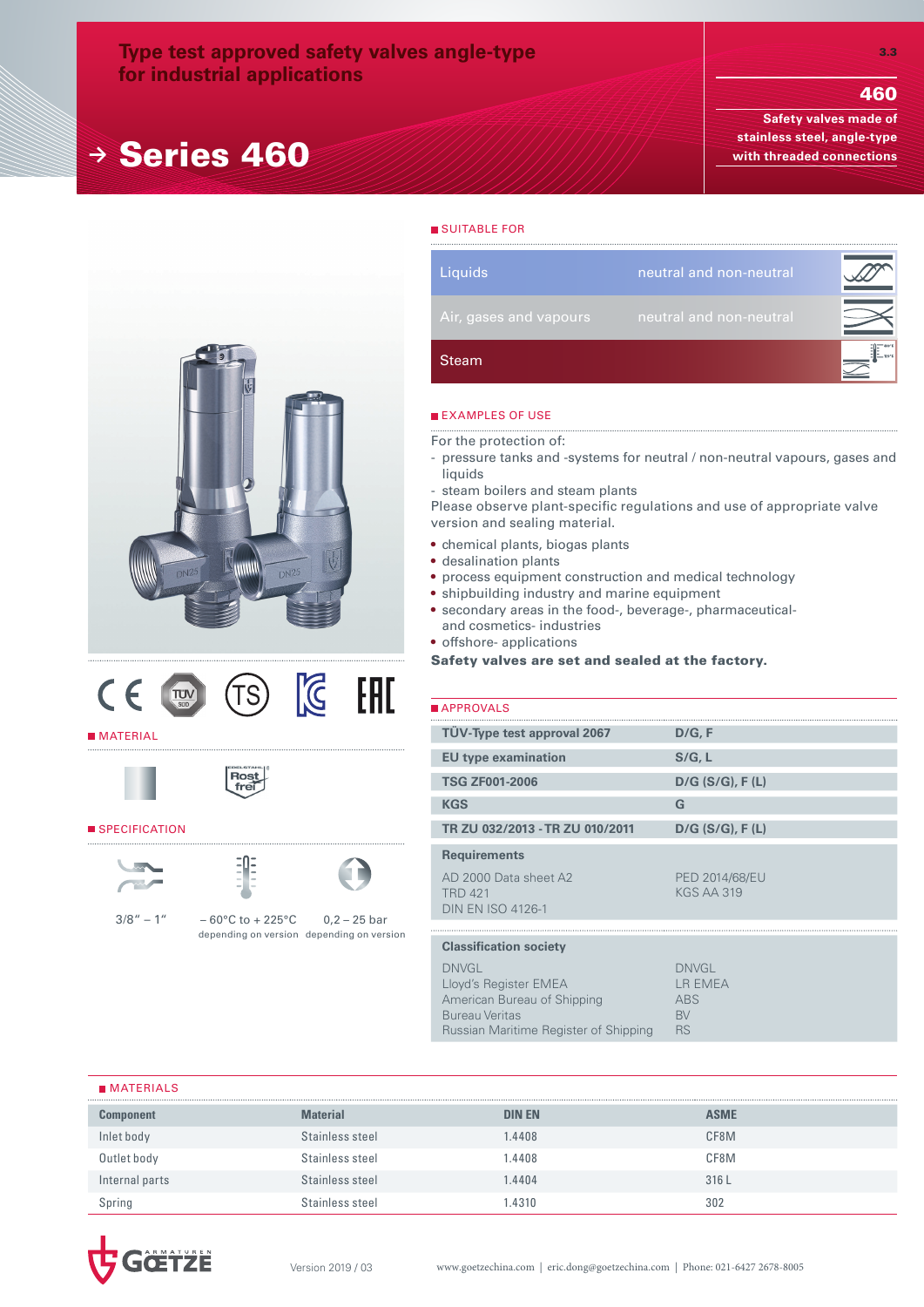| Series 460 VALVE VERSION |                                    |                                                                                                                                         |  |  |  |  |  |  |
|--------------------------|------------------------------------|-----------------------------------------------------------------------------------------------------------------------------------------|--|--|--|--|--|--|
|                          | gastight version of spring housing | for neutral and non-neutral media, not counter pressure compensated.<br>The environment is protected from being affected by the medium. |  |  |  |  |  |  |

| MEDIUM |                    |                                                                       |
|--------|--------------------|-----------------------------------------------------------------------|
|        | gaseous and liquid | Air, vapours, gases, liquids and - depending on seal - also for steam |

| TYPE OF LIFTING MECHANISM |                        |  |  |  |  |  |  |  |  |
|---------------------------|------------------------|--|--|--|--|--|--|--|--|
|                           | Lifting lever          |  |  |  |  |  |  |  |  |
|                           | without lifting device |  |  |  |  |  |  |  |  |

| AVAILABLE NOMINAL DIAMETERS AND CONNECTION SIZES |                            |              |              |              |      |  |  |  |  |  |
|--------------------------------------------------|----------------------------|--------------|--------------|--------------|------|--|--|--|--|--|
|                                                  | <b>Nominal diameter DN</b> |              |              | 20           | 25   |  |  |  |  |  |
| Inlet                                            |                            | $3/8$ " (10) | $1/2$ " (15) | $3/4$ " (20) | (25) |  |  |  |  |  |
|                                                  | $3/8$ " (10)               |              |              |              |      |  |  |  |  |  |
|                                                  | $1/2$ " (15)               |              |              |              |      |  |  |  |  |  |
|                                                  | $3/4$ " (20)               |              |              |              |      |  |  |  |  |  |
|                                                  | $4\pi$ (25)                |              |              |              |      |  |  |  |  |  |

| <b>TYPE OF CONNECTION INLET / OUTLET THREADED CONNECTIONS</b> |          |                                         |                                          |  |  |  |  |  |  |
|---------------------------------------------------------------|----------|-----------------------------------------|------------------------------------------|--|--|--|--|--|--|
| m/t                                                           | Standard | Male thread BSP-P / Female thread BSP-P | DIN EN ISO 228-1 / DIN EN ISO 228-1      |  |  |  |  |  |  |
| $BSP-Tm/f$                                                    |          | Male thread BSP-T / Female thread BSP-P | DIN EN 10226, ISO 7-1 / DIN EN ISO 228-1 |  |  |  |  |  |  |
| $NPT-m/f$                                                     |          | Male thread NPT / Female thread BSP-P   | ASME B1.20.1 / DIN EN ISO 228-1          |  |  |  |  |  |  |

| <b>B</b> SEALS |                          |                             |                                     |
|----------------|--------------------------|-----------------------------|-------------------------------------|
| <b>NBR</b>     | Nitrile rubber           | Elastomere flat seal        | $-30^{\circ}$ C to $+130^{\circ}$ C |
| <b>EPDM</b>    | Ethylene propylene diene | <b>Elastomere flat seal</b> | $-50^{\circ}$ C to $+150^{\circ}$ C |
| <b>FKM</b>     | <b>Fluorcarbon</b>       | Elastomere flat seal        | $-20^{\circ}$ C to $+200^{\circ}$ C |
| <b>PTFE</b>    | Polytetrafluoroethylene  | Flat seal from 0,5 bar      | $-60^{\circ}$ C to $+225^{\circ}$ C |

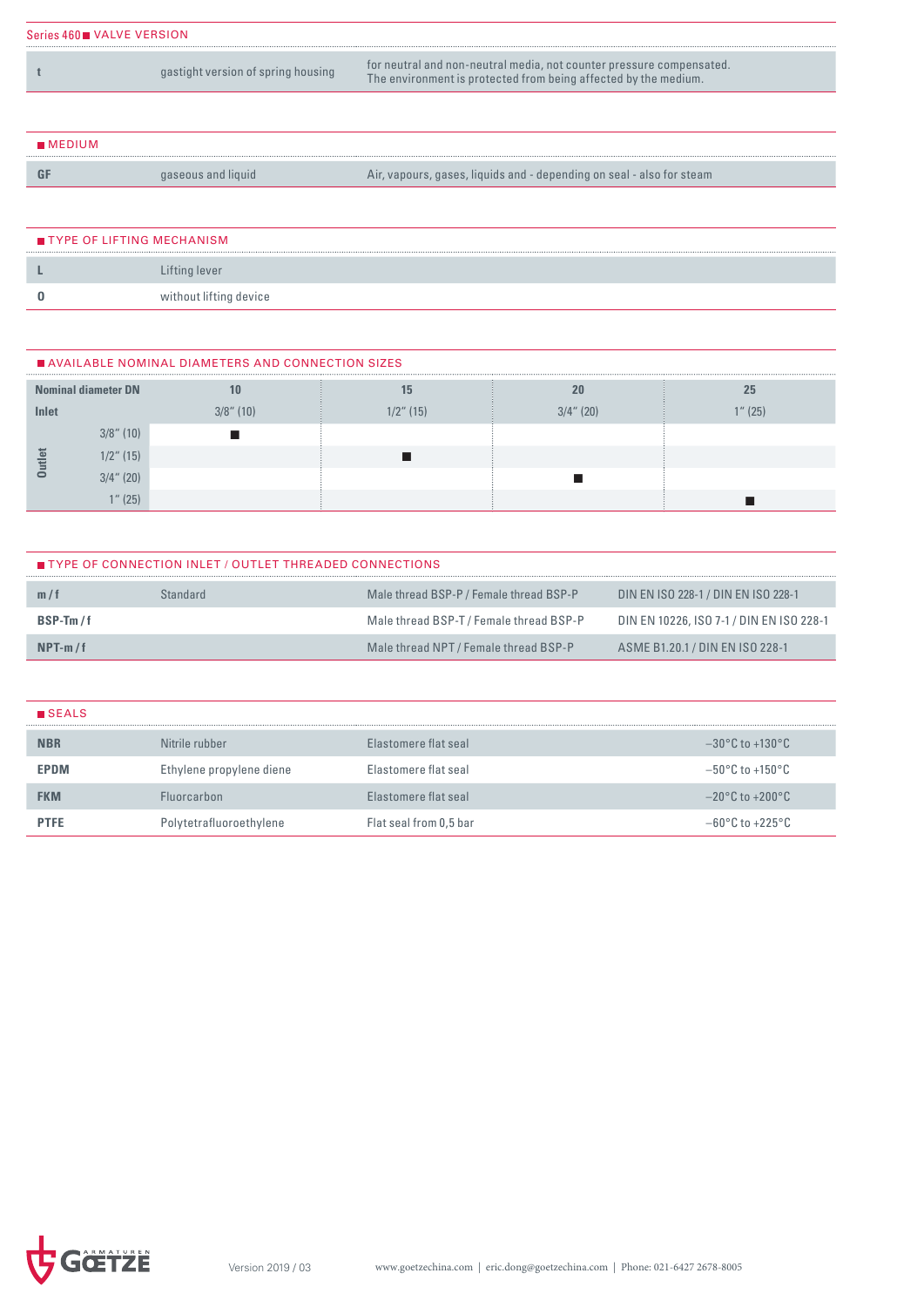| Series 460: Connection, installation dimensions, ranges of adjustment |                 |              |              |              |             |  |  |  |  |  |
|-----------------------------------------------------------------------|-----------------|--------------|--------------|--------------|-------------|--|--|--|--|--|
| <b>Nominal diameter</b>                                               | <b>DN</b>       | 10           | 15           | 20           | 25          |  |  |  |  |  |
| <b>Connection DIN EN ISO 228</b>                                      | G               | $3/8$ " (10) | $1/2$ " (15) | $3/4$ " (20) | 1" (25)     |  |  |  |  |  |
| <b>Outlet DIN EN ISO 228</b>                                          | G               | $3/8$ " (10) | $1/2$ " (15) | $3/4$ " (20) | 1" (25)     |  |  |  |  |  |
| <b>Installation dimensions</b>                                        |                 | 30           | 36           | 43           | 47          |  |  |  |  |  |
| in mm                                                                 | Lmax            | 72           | 72           | 72           | 72          |  |  |  |  |  |
|                                                                       | н               | 77,5         | 82           | 90,5         | 101         |  |  |  |  |  |
|                                                                       | H1              | 98           | 107          | 117          | 127         |  |  |  |  |  |
|                                                                       | h               | 17           | 19           | 20           | 22          |  |  |  |  |  |
|                                                                       | h1              | 12           | 15           | 16           | 18          |  |  |  |  |  |
|                                                                       | SW <sub>1</sub> | 24           | 27           | 34           | 38          |  |  |  |  |  |
|                                                                       | SW <sub>2</sub> | 22           | 26           | 32           | 38          |  |  |  |  |  |
|                                                                       | do              | 9            | 13           | 15           | 18          |  |  |  |  |  |
| Weight                                                                | kg              | 0,3          | 0,4          | 0,6          | 0,8         |  |  |  |  |  |
| <b>Range of adjustment</b>                                            | bar             | $0, 2 - 25$  | $0, 2 - 25$  | $0, 2 - 25$  | $0, 2 - 25$ |  |  |  |  |  |

#### MAIN DIMENSIONS, INSTALLATION DIMENSIONS



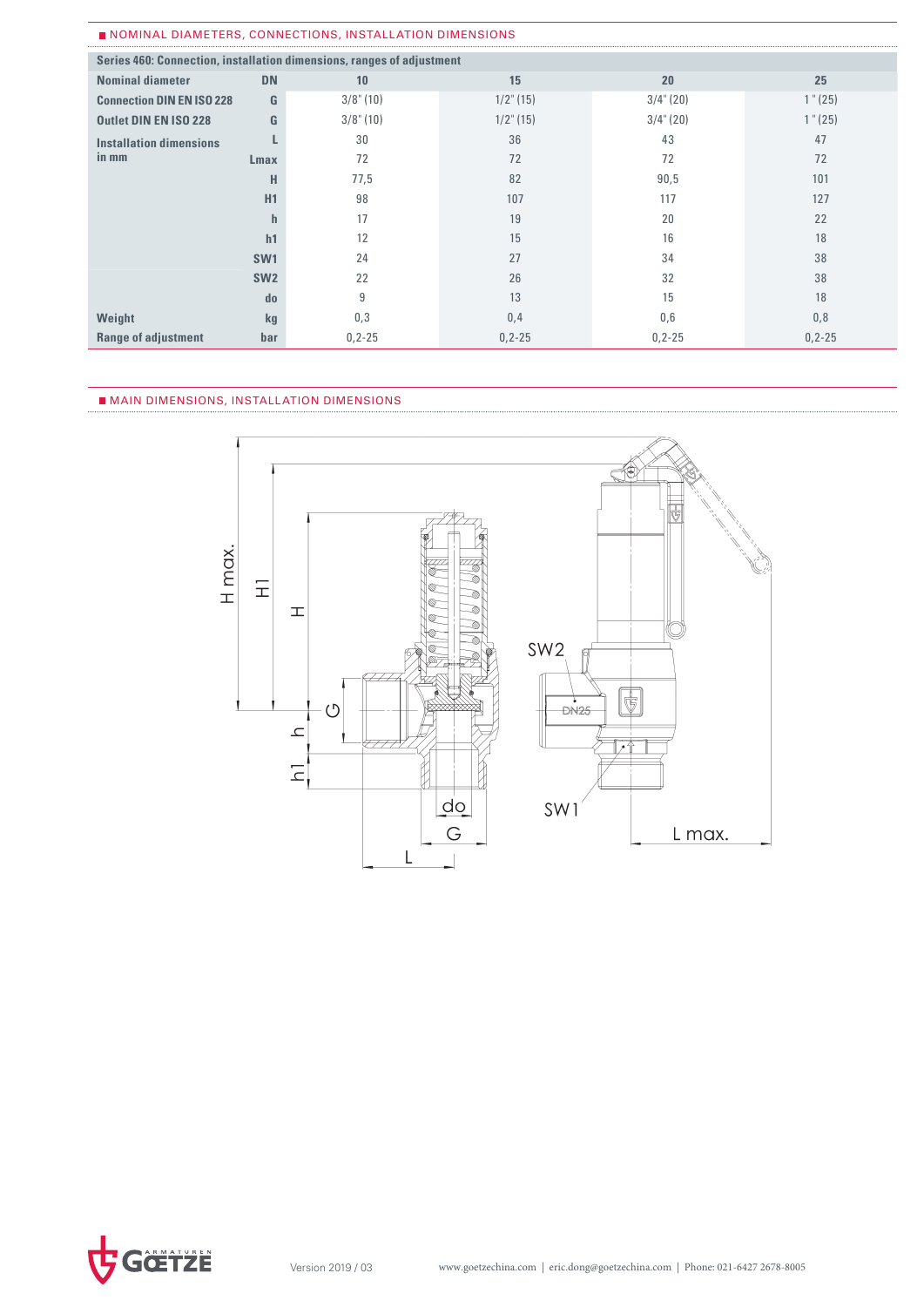|                 | Series 460■ INDIVIDUAL SELECTION / VALVE CONFIGURATION                                                            |               |                   |                                                             |                        |                 |       |                                                                                                                                         |             |                                                         |                                                                |                 |
|-----------------|-------------------------------------------------------------------------------------------------------------------|---------------|-------------------|-------------------------------------------------------------|------------------------|-----------------|-------|-----------------------------------------------------------------------------------------------------------------------------------------|-------------|---------------------------------------------------------|----------------------------------------------------------------|-----------------|
| <b>Series</b>   | <b>Valve</b><br>version                                                                                           | <b>Medium</b> | Lifting<br>device | <b>Nominal</b><br>diameter                                  | <b>Connection type</b> |                 |       | <b>Connection size</b>                                                                                                                  | <b>Seal</b> | <b>Options</b>                                          | Set pres-                                                      | <b>Quantity</b> |
|                 |                                                                                                                   |               |                   | <b>DN</b>                                                   | Inlet                  | Outlet          | Inlet | Outlet                                                                                                                                  |             |                                                         | sure                                                           |                 |
| 460             | t                                                                                                                 | GF            | L                 | 15                                                          | <b>BSP-Tm</b>          | f               | 15    | 15                                                                                                                                      | <b>EPDM</b> |                                                         | 5,5                                                            | $\overline{2}$  |
| 460             | t                                                                                                                 | GF            |                   |                                                             |                        | f               |       |                                                                                                                                         |             |                                                         |                                                                |                 |
| 460             | t                                                                                                                 | <b>GF</b>     |                   |                                                             |                        | f               |       |                                                                                                                                         |             |                                                         |                                                                |                 |
| 460             | t                                                                                                                 | GF            |                   |                                                             |                        | $\mathbf{f}$    |       |                                                                                                                                         |             |                                                         |                                                                |                 |
|                 |                                                                                                                   |               |                   |                                                             |                        |                 |       |                                                                                                                                         |             |                                                         |                                                                |                 |
|                 | <b>PROPERTIES</b>                                                                                                 |               |                   |                                                             |                        |                 |       |                                                                                                                                         |             |                                                         |                                                                |                 |
| <b>GOX</b>      | of specific materials including oil- and grease free<br>production process                                        |               |                   | Especially for gaseous 02 applications by employment        |                        |                 |       |                                                                                                                                         |             |                                                         |                                                                |                 |
| <b>P01</b>      | Oil- and grease-free production                                                                                   |               |                   |                                                             |                        |                 |       |                                                                                                                                         |             |                                                         |                                                                |                 |
|                 |                                                                                                                   |               |                   |                                                             |                        |                 |       |                                                                                                                                         |             |                                                         |                                                                |                 |
|                 |                                                                                                                   |               |                   |                                                             |                        |                 |       |                                                                                                                                         |             |                                                         |                                                                |                 |
|                 | ■ CERTIFICATES / APPROVALS                                                                                        |               |                   |                                                             |                        |                 |       |                                                                                                                                         |             |                                                         |                                                                |                 |
| C <sub>01</sub> |                                                                                                                   |               |                   | Factory certificate acc. DIN EN 10204 2.2 (WKZ 2.2)         |                        | C <sub>06</sub> |       | ATEX evaluation acc. to 2014/34/EU                                                                                                      |             |                                                         |                                                                |                 |
| C <sub>02</sub> | Test certificate acc. DIN EN 10204 3.1 (WPZ 3.1)                                                                  |               |                   |                                                             |                        | C <sub>07</sub> |       | SIL evaluation relating to IEC 61508-2                                                                                                  |             |                                                         |                                                                |                 |
| C <sub>03</sub> | (pressure retaining part)                                                                                         |               |                   | Material test certificate acc. DIN EN 10204 3.1 (MPZ 3.1)   |                        | C <sub>09</sub> |       | Seat tightness test with helium, leak detection method<br>under vacuum incl. Factory Inspection Certificate 3.1<br>acc. to DIN EN 10204 |             |                                                         |                                                                |                 |
| C <sub>04</sub> | TÜV/DEKRA individual inspection<br>acc. EN 10204 3.2 (TÜV/DEKRA-APZ)                                              |               |                   |                                                             |                        | C10             |       |                                                                                                                                         |             | Certificate of oil- and grease free production          |                                                                |                 |
| C <sub>05</sub> | Sealing material<br>Manufacturer certification (FDA, USP 3, 3-A,),<br>Please indicate description of certificate: |               |                   |                                                             |                        | C <sub>11</sub> |       |                                                                                                                                         |             | oxygen applications by employment of specific materials | Certification of the production process especially for gaseous |                 |
|                 |                                                                                                                   |               |                   |                                                             |                        |                 |       |                                                                                                                                         |             |                                                         |                                                                |                 |
|                 | ■ ADMISSIONS / ACCREDITATIONS                                                                                     |               |                   |                                                             |                        |                 |       |                                                                                                                                         |             |                                                         |                                                                |                 |
| AA1             | EC Type examination acc. to Directive 2014/68/EU                                                                  |               |                   |                                                             |                        | AK1             |       | DNV-GL (DNVGL) type approval                                                                                                            |             |                                                         |                                                                |                 |
| AA <sub>2</sub> |                                                                                                                   |               |                   | TÜV component test acc. to VdTÜV specification sheet SV 100 |                        | AK <sub>2</sub> |       | Lloyd's Register (LR) type approval                                                                                                     |             |                                                         |                                                                |                 |
| AA4             | and laser marking of the valve                                                                                    |               |                   | EAC - certificate/declaration with passport for the valve   |                        | AK3             |       |                                                                                                                                         |             | American Bureau of Shipping (ABS) type approval         |                                                                |                 |
| AA5             | Republic of China (ML)                                                                                            |               |                   | Manufacture License of Special Equipment People's           |                        | AK4             |       | Bureau Veritas (BV) type approval                                                                                                       |             |                                                         |                                                                |                 |
|                 |                                                                                                                   |               |                   |                                                             |                        | AK <sub>5</sub> |       | type approval                                                                                                                           |             | Russian Maritime Register of Shipping (RMRS)            |                                                                |                 |
|                 |                                                                                                                   |               |                   |                                                             |                        | AK6             |       |                                                                                                                                         |             | Registro Italiano Navale (RINA) type approval           |                                                                |                 |
|                 |                                                                                                                   |               |                   |                                                             |                        | <b>AL</b>       |       | (body to be indicated):                                                                                                                 |             | Individual inspection by notified body inspector -      |                                                                |                 |
|                 |                                                                                                                   |               |                   |                                                             |                        |                 |       |                                                                                                                                         |             |                                                         |                                                                |                 |

### **ENQUIRY**

Copy and send to: info@goetzechina.com

Order form easily to be found online under the section for each series.